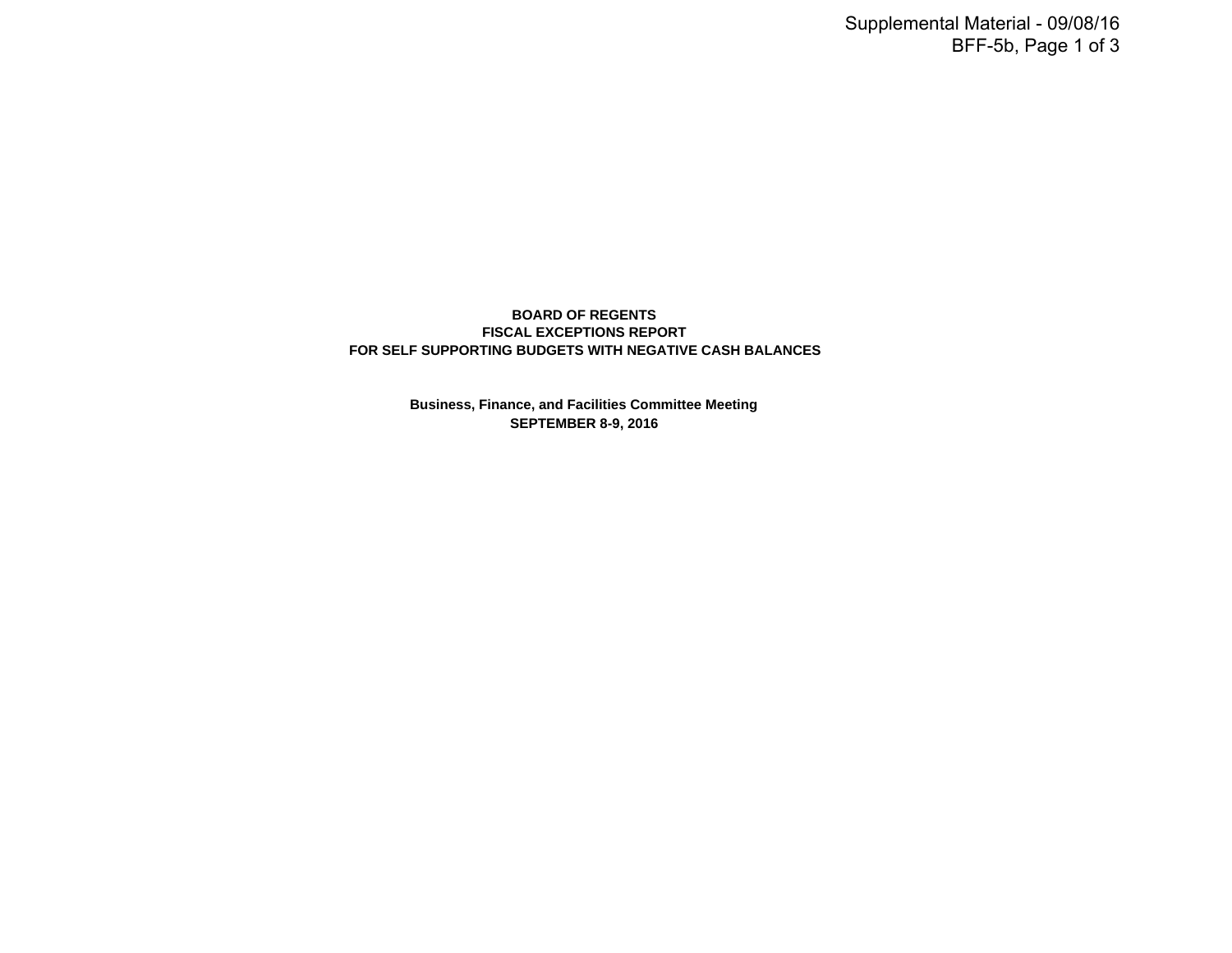#### **FISCAL EXCEPTIONS REPORT SELF SUPPORTING BUDGETS WITH NEGATIVE CASH BALANCES OROPERATING NEGATIVELY OUTSIDE THEIR NORMAL BUSINESS PLAN**

#### **FOR THE QUARTER ENDING JUNE 30, 2016**

Revised as of 8-26-16 to correct CSN Correction Plan

| University of Nevada, Reno        |                                                                                                                                                                                                                                  |              |                        |                       |                     |                 |                    |                 |                     |                      |                  |                  |
|-----------------------------------|----------------------------------------------------------------------------------------------------------------------------------------------------------------------------------------------------------------------------------|--------------|------------------------|-----------------------|---------------------|-----------------|--------------------|-----------------|---------------------|----------------------|------------------|------------------|
|                                   |                                                                                                                                                                                                                                  |              |                        |                       | <b>BEGINNING</b>    |                 |                    |                 |                     |                      | <b>BUDGET</b>    | CASH             |
| <b>ACCOUNT NUMBER</b>             | <b>ACCOUNT NAME</b>                                                                                                                                                                                                              |              | <b>ORIGINAL BUDGET</b> | <b>CURRENT BUDGET</b> | <b>CASH BALANCE</b> | <b>REVENUES</b> | <b>TRANSFER IN</b> | <b>EXPENSES</b> | <b>ENCUMBRANCES</b> | <b>TRANSFERS OUT</b> | <b>BALANCE</b>   | <b>BALANCE</b>   |
| 1206-104-1801                     | UNR FIRE SCIENCE ACADEMY                                                                                                                                                                                                         |              | \$0.00                 | \$0.00                | $-$9,009,614.16$    | \$108,910.65    | \$251,489.36       | \$0.00          | \$0.00              | \$0.00               | \$0.00           | $-$8.649.214.15$ |
|                                   |                                                                                                                                                                                                                                  | <b>TOTAL</b> | \$0.00                 | \$0.00                | $-$9.009.614.16$    | \$108.910.65    | \$251,489.36       | \$0.00          | \$0.00              | \$0.00               | \$0.00           | $-$8.649.214.15$ |
| <b>Correction Plan:</b>           |                                                                                                                                                                                                                                  |              |                        |                       |                     |                 |                    |                 |                     |                      |                  |                  |
| 1206-104-1801:                    | The University has completely eliminated the \$28 million construction debt associated with the Fire Science Academy and has reduced the operating deficit by nearly \$1.8 million. Further reduction to the remaining operating |              |                        |                       |                     |                 |                    |                 |                     |                      |                  |                  |
|                                   |                                                                                                                                                                                                                                  |              |                        |                       |                     |                 |                    |                 |                     |                      |                  |                  |
| 1202-107-ALL                      | <b>INTERCOLLEGIATE ATHLETICS</b>                                                                                                                                                                                                 |              | \$16,241,320.00        | \$16,241,320.00       | $-$3.143.118.16$    | \$16,231,040,00 | \$32,900.00        | \$17,790,829.00 | \$0.00              | \$583,166,94         | $-$2.132.676.06$ | $-$5.253.174.22$ |
| 1311-107-ALL                      | <b>INTERCOLLEGIATE ATHLETICS</b>                                                                                                                                                                                                 |              | \$0.00                 | \$0.00                | \$0.00              | \$0.00          | \$0.00             | \$0.00          | \$0.00              | \$0.00               | \$0.00           | \$2,181,865,00   |
|                                   |                                                                                                                                                                                                                                  | <b>TOTAL</b> | \$16,241,320.00        | \$16,241,320.00       | $-$3,143,118.16$    | \$16,231,040.00 | \$32,900.00        | \$17,790,829.00 | \$0.00              | \$583,166.94         | $-$2,132,676.06$ | $-$3,071,309.22$ |
| <b>Correction Plan:</b>           |                                                                                                                                                                                                                                  |              |                        |                       |                     |                 |                    |                 |                     |                      |                  |                  |
| 1202-107-ALL:                     |                                                                                                                                                                                                                                  |              |                        |                       |                     |                 |                    |                 |                     |                      |                  |                  |
|                                   | Again this year, UNR's Intercollegiate Athletic Program produced a slight surplus, revenues over expenditures, resulting in a reduction of the accumulated deficit by \$71,809 for FY 2016. This operating surplus was achieved  |              |                        |                       |                     |                 |                    |                 |                     |                      |                  |                  |
|                                   | Men's Basketball coach. This salary payment was largely offset by revenues associated with UNR's first place finish in the 2016 CBI Tournament. The UNR ICA program fully expects to increase revenues in FY 2017 on the basis   |              |                        |                       |                     |                 |                    |                 |                     |                      |                  |                  |
|                                   | Basketball.                                                                                                                                                                                                                      |              |                        |                       |                     |                 |                    |                 |                     |                      |                  |                  |
|                                   |                                                                                                                                                                                                                                  |              |                        |                       |                     |                 |                    |                 |                     |                      |                  |                  |
| 1201-119-001G                     | <b>RENO ADMIN SALARY REIMBURSEMNT</b>                                                                                                                                                                                            |              | \$0.00                 | \$845,407.00          | $-$601.906.41$      | \$320.121.27    | \$0.00             | \$761,362.31    | \$62,312.47         | \$0.00               | \$21,732,22      | $-$1.043.147.45$ |
| 1201-119-002P                     | RENO-PM/EMR OPERATING                                                                                                                                                                                                            |              | \$0.00                 | \$689,949.02          | $-$381.022.63$      | \$314,768.75    | \$0.00             | \$322,378,66    | \$117,482.06        | \$0.00               | \$250.088.30     | -\$388.632.54    |
| 1201-119-0602                     | FAMILY MEDICINE REIMBURSEMENT                                                                                                                                                                                                    |              | \$0.00                 | \$952,706.10          | $-$594.207.72$      | \$329,486.66    | \$0.00             | \$845,763,73    | \$0.00              | \$0.00               | \$106.942.37     | $-$1,110,484.79$ |
| 1201-119-0605                     | PCMH FCM REIMBURSEMENT                                                                                                                                                                                                           |              | \$0.00                 | \$621,250.84          | $-$ \$250.884.68    | \$182,977,24    | \$0.00             | \$510,739.61    | \$0.00              | \$0.00               | \$110,511.23     | -\$578.647.05    |
| 1201-119-0824                     | INTERNAL MEDICINE SALARY REIMB                                                                                                                                                                                                   |              | \$0.00                 | \$3,358,145,00        | $-$2.121.536.08$    | \$1,194,742.01  | \$0.00             | \$2,129,048.17  | \$0.00              | \$0.00               | \$1,229,096.83   | $-$3.055.842.24$ |
| 1201-119-1205                     | PATHOLOGY SALARIES                                                                                                                                                                                                               |              | \$0.00                 | \$1,010,153.00        | $-$198,246.91$      | \$0.00          | \$0.00             | \$23,481.83     | \$0.00              | \$0.00               | \$986,671.17     | $-$221.728.74$   |
| 1201-119-1302                     | PEDIATRIC SALARY REIMBURSEMENT                                                                                                                                                                                                   |              | \$0.00                 | \$140,472.07          | $-$45,296.10$       | \$70,981.48     | \$0.00             | \$125,618.12    | \$0.00              | \$0.00               | \$14,853,95      | $-$ \$99.932.74  |
| 1201-119-1615                     | PSYCHIATRY SALARY REIMBURSEMNT                                                                                                                                                                                                   |              | \$0.00                 | \$1,052,065,00        | -\$528.336.27       | \$394.818.75    | \$0.00             | \$646,397.43    | \$0.00              | \$0.00               | \$405,667.57     | $-$779.914.95$   |
| 1201-119-001D                     | ADMIN SALARY REIMBURSEMENT                                                                                                                                                                                                       |              | \$0.00                 | \$1,035,866,39        | $-$54.007.02$       | \$1,035,866.39  | \$0.00             | \$991.731.29    | \$11.362.52         | \$0.00               | \$32,772.58      | $-$9.871.92$     |
| 1201-119-002Q                     | LV-PM/EMR OPERATING                                                                                                                                                                                                              |              | \$0.00                 | \$1,226,322.54        | $-$9,625.75$        | \$443,190.71    | \$0.00             | \$897,529.93    | \$160,693.78        | \$0.00               | \$168,098.83     | -\$463,964.97    |
| 1201-119-1012                     | PEDIATRICS LV SALARY REIMB                                                                                                                                                                                                       |              | \$0.00                 | \$1,829,062.61        | $-$8.298.53$        | \$850,049.20    | \$0.00             | \$1,735,102.3   | \$6.919.05          | \$0.00               | \$87,041.25      | -\$893.351.64    |
| 1201-119-0202                     | INT MED-LV SALARY REIMBURSEMENT                                                                                                                                                                                                  |              | \$0.00                 | \$2,503,376,00        | $-$32.030.22$       | \$1,539,219.82  | \$0.00             | \$1.517.948.53  | \$17,731,33         | \$0.00               | \$967,696.14     | $-$10.758.93$    |
| 1201-119-1103                     | OB-GYN PRACTICE INCOME                                                                                                                                                                                                           |              | \$0.00                 | \$2,727,043,88        | $-$15.090.25$       | \$1,544,627.57  | \$0.00             | \$1,537,720.98  | \$40,77             | \$0.00               | \$1,189,282,13   | $-$8.183.66$     |
| 1201-119-2109                     | MOJAVE LV REIMBURSEMENT                                                                                                                                                                                                          |              | \$0.00                 | \$1,463,655.00        | \$0.00              | \$1,260,459.10  | \$0.00             | \$1,325,663.68  | \$0.00              | \$0.00               | \$137,991.32     | $-$65,204.58$    |
| 1201-119-2110                     | MOJAVE RENO REIMBURSEMENT                                                                                                                                                                                                        |              | \$0.00                 | \$219,158,00          | \$0.00              | \$203,222,79    | \$0.00             | \$218,188,53    | \$0.00              | \$0.00               | \$969.47         | $-$14.965.74$    |
| 1201-119-2113                     | NFPRP ADMIN REIMBURSEMENT                                                                                                                                                                                                        |              | \$0.00                 | \$205.991.62          | $-$3.636.06$        | \$147,228,93    | \$0.00             | \$153,882.92    | \$12,27             | \$0.00               | \$52,096.46      | $-$10.290.05$    |
| 1201-119-2117                     | MOHAVE SOUTH-PM EMR OPERATING                                                                                                                                                                                                    |              | \$0.00                 | \$389,983,00          | \$0.00              | \$230,903.73    | \$0.00             | \$239,587.04    | \$2,583.67          | \$0.00               | \$147,812.29     | $-$8.683.31$     |
| 1201-119-2205                     | SURGERY PRACTICE INCOME                                                                                                                                                                                                          |              | \$0.00                 | \$9,353,457.00        | $-$43,608.86$       | \$7,110,874.71  | \$0.00             | \$7,741,327.78  | \$24,607.96         | \$0.00               | \$1,587,521.26   | $-$674,061.93$   |
|                                   |                                                                                                                                                                                                                                  | <b>TOTAL</b> | \$0.00                 | \$29,624,064.07       | $-$4,887,733.49$    | \$17,173,539.11 | \$0.00             | \$21,723,472.85 | \$403,745.88        | \$0.00               | \$7,496,845.37   | $-$9,437,667.23$ |
| <b>Correction Plan:</b>           |                                                                                                                                                                                                                                  |              |                        |                       |                     |                 |                    |                 |                     |                      |                  |                  |
| 1201-119-all                      | The Practice Plan is experiencing cash flow problems. We have develop a long term strategy to improve future cash flows and are closely monitoring progress. We have paid down the overall cash balance from the 3rd quarter o   |              |                        |                       |                     |                 |                    |                 |                     |                      |                  |                  |
|                                   |                                                                                                                                                                                                                                  |              |                        |                       |                     |                 |                    |                 |                     |                      |                  |                  |
|                                   |                                                                                                                                                                                                                                  |              |                        |                       |                     |                 |                    |                 |                     |                      |                  |                  |
| <b>College of Southern Nevada</b> |                                                                                                                                                                                                                                  |              |                        |                       |                     |                 |                    |                 |                     |                      |                  |                  |
|                                   |                                                                                                                                                                                                                                  |              |                        |                       | <b>BEGINNING</b>    |                 |                    |                 |                     |                      | <b>BUDGET</b>    | CASH             |

|                       |                     |              |                        |                       | <b>BEGINNING</b>    |                |                    |                 |                     |                      | <b>BUDGE</b>   | CASH           |
|-----------------------|---------------------|--------------|------------------------|-----------------------|---------------------|----------------|--------------------|-----------------|---------------------|----------------------|----------------|----------------|
| <b>ACCOUNT NUMBER</b> | <b>ACCOUNT NAME</b> |              | <b>ORIGINAL BUDGET</b> | <b>CURRENT BUDGET</b> | <b>CASH BALANCE</b> | <b>REVENUE</b> | <b>TRANSFER IN</b> | <b>EXPENSES</b> | <b>ENCUMBRANCES</b> | <b>TRANSFERS OUT</b> | <b>BALANCE</b> | <b>BALANCI</b> |
| 8224-802-1420         | TV DD ACTIC         |              | 424.330.0              | 1.424.330.00          | \$143,385,00        | \$850.406.     | \$0.00             | 169.974.00      | \$38,622.00         | $\sim$ $\sim$        | \$215,733.00   | \$176,184.00   |
|                       |                     | <b>TOTAI</b> | 330.0                  | 1,424,330.00          | \$143,385,00        | 2010.02        | \$0.00             | \$1.169.974.00  | \$38,622.00         | $\sim$ $\sim$        | \$215,733.00   | \$176.184.00   |
|                       |                     |              |                        |                       |                     |                |                    |                 |                     |                      |                |                |

**Correction Plan:** 8224-802-1420A new fee schedule is being implemented in FY 2017, which is anticipated to generate additional revenue for the program. The department is reviewing expenditures to ensure they remain at an appropriate level and following

8/26/16: Origianl report to BOR included Correction Plan from 3rd quarter and 4th Quarter; this report has been revised to show only the Correction Plan for the 4th quarter report.